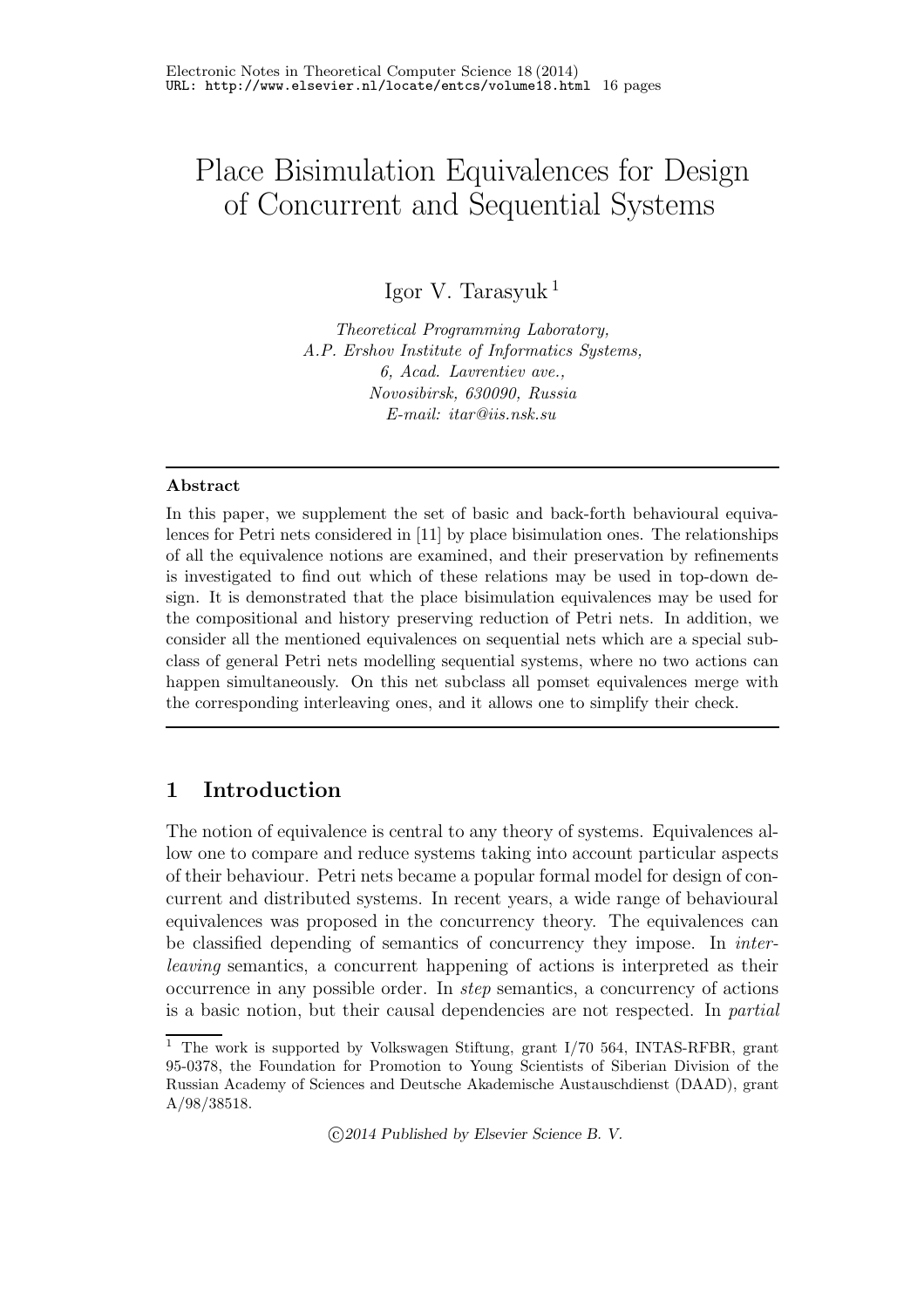word semantics, causal dependencies of actions are respected in part via partially ordered multisets (pomsets) of actions, and a pomset may be modelled by a less sequential one (i.e. having less strict partial order). In pomset semantics, causal dependencies of actions are fully respected, and pomsets of actions should coincide to model each other. In process semantics, a structure of a process (causal) net is respected.

The following basic notions of behavioural equivalences were proposed:

- Trace equivalences (they respect only protocols of behaviour of systems): interleaving  $(\equiv_i)$  [8], step  $(\equiv_s)$  [8], partial word  $(\equiv_{pw})$  [12], pomset  $(\equiv_{pom})$ [8] and process  $(\equiv_{nr})$  [10].
- Usual bisimulation equivalences (they respect branching structure of behaviour of systems): interleaving  $(\underline{\leftrightarrow}_i)$  [8], step  $(\underline{\leftrightarrow}_s)$  [8], partial word  $(\underline{\leftrightarrow}_{pw})$ [12], pomset  $(\underline{\leftrightarrow}_{\text{pom}})$  [8] and process  $(\underline{\leftrightarrow}_{\text{pr}})$  [3].
- *ST-bisimulation equivalences* (they respect the duration or maximality of events in behaviour of systems): interleaving  $(\triangle_{iST})$  [7], partial word  $(\leftrightarrow_{pwST} [12],$  pomset  $(\leftrightarrow_{pomST} [12]$  and process  $(\leftrightarrow_{prST} [10].$
- History preserving bisimulation equivalences (they respect the "history" of behaviour of systems): pomset  $(\underline{\leftrightarrow}_{pomb})$  [12] and process  $(\underline{\leftrightarrow}_{prh})$  [10].
- Conflict preserving equivalences (they completely respect conflicts of events in systems): multi event structure  $(\equiv_{mes})$  [10] and occurrence  $(\equiv_{occ})$  [7].
- Isomorphism  $(\simeq)$  (i.e. coincidence of systems up to renaming of their components).

Another important group of equivalences are back-forth bisimulation ones which are based on the idea that a bisimulation relation should not only require systems to simulate each other behaviour in the forward direction but also when going back in the history. By now, the set of all possible backforth equivalence notions was proposed in interleaving, step, partial word and pomset semantics. Most of them coincide with basic or with other back-forth relations. The following new notions were obtained: step back step forth  $(\underline{\leftrightarrow}_{sbsf})$  [6], step back partial word forth  $(\underline{\leftrightarrow}_{sbpwf})$  [9] and step back pomset forth  $(\leftrightarrow_{sbpomf})$  [9] bisimulation equivalences. In [11] we supplemented them by several new relations in process semantics: step back process forth  $(\leftrightarrow_{sbrf})$ and pomset back process forth  $(\underline{\leftrightarrow}_{pombprf})$  bisimulation equivalences.

The third important group of equivalences are place bisimulation ones introduced in [1]. They are relations between places (instead of markings or processes). The relation on markings is obtained using the "lifting" of relation on places. The main application of place bisimulation equivalences is an effective global behaviour preserving reduction technique for Petri nets based on them. In [1], interleaving place bisimulation equivalence  $(\sim_i)$  was proposed. In this paper, strict interleaving place bisimulation equivalence  $(\approx_i)$  was defined also, by imposing the additional requirement stating that corresponding transitions of nets must be related by the bisimulation. In [3,4],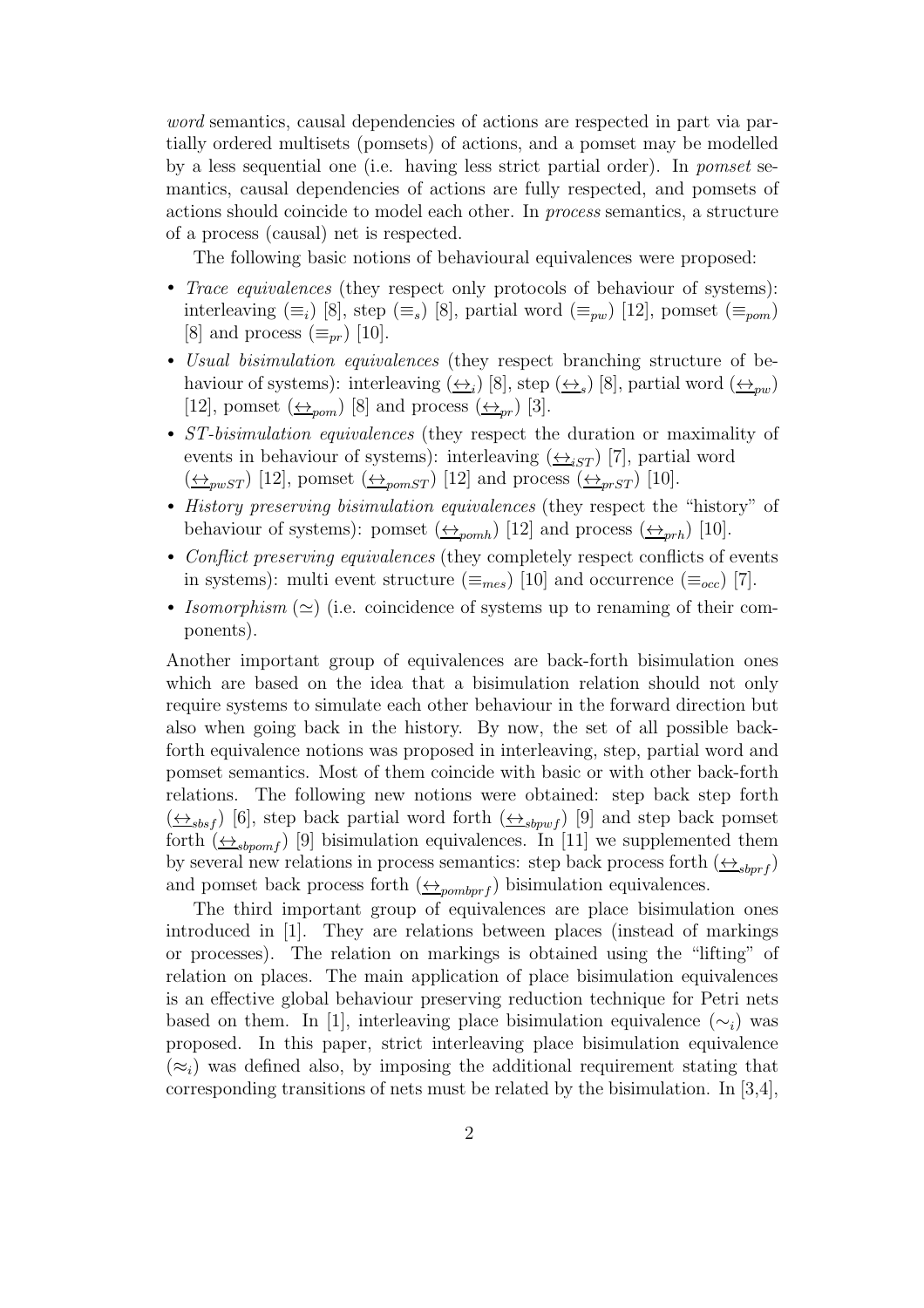step (∼s), partial word (∼<sub>pw</sub>), pomset (∼<sub>pom</sub>), process (∼<sub>pr</sub>) place bisimulation equivalences and their strict analogues ( $\approx_s$ ,  $\approx_{pw}$ ,  $\approx_{pom}$ ,  $\approx_{pr}$ ) were proposed. The coincidence of  $\sim_i$ ,  $\sim_s$  and  $\sim_{pw}$  was established. It was shown that all strict bisimulation equivalences coincide with  $\sim_{pr}$ . Thus, only three different equivalences remain:  $\sim_i$ ,  $\sim_{pom}$  and  $\sim_{pr}$ . In addition, in these papers the polynomial algorithm of a net reduction modulo  $\sim_i$  and  $\sim_{pr}$  was proposed.

To choose appropriate behavioural viewpoint on systems to be modelled, it is important to have a complete set of equivalence notions in all semantics and understand their interrelations. Treating equivalences for preservation by refinements allows one to decide which of them may be used for top-down design. To evaluate how equivalences respect concurrency, it is actual to consider correlation of these notions on concurrency-free (sequential) nets. In addition, it allows us to simplify check of the relations for such a net subclass because of merging some of them. In this paper, we obtain a number of results on solution these problems for place bisimulation equivalences.

The first result is a diagram of interrelations of place equivalences with basic and back-forth behavioural notions from [10,11]. We prove that  $\sim_{pr}$ implies  $\leftrightarrow_{\text{orb}}$  and answer the question from [1]: it is no sense to define history preserving place bisimulation equivalence. Another consequence is: the algorithm of a net reduction from [3,4], based on  $\sim_{pr}$ , preserves "histories" of the behaviour of the initial net.

The second result is concerned a notion of transition refinement. In [5], SM-refinement operator for Petri nets was proposed, which "replaces" their transitions by SM-nets, a subclass of state machine nets. We treat all the considered equivalence notions for preservation by SM-refinements and establish that  $\sim_{pr}$  is the only place bisimulation equivalence which is preserved by SM-refinements. Thus, this equivalence may be used for the compositional reduction of nets.

The third result is a diagram of interrelations of all the equivalences on sequential nets. A merging of most of the relations in interleaving – pomset semantics is demonstrated. In particular,  $\sim_i$  coincide with  $\sim_{pom}$  on sequential nets.

## 2 Basic definitions

In this section, we present some basic definitions used further.

2.1 Nets

Let  $Act = \{a, b, \ldots\}$  be a set of *action names*.

**Definition 2.1** A labelled net is a quadruple  $N = \langle P_N, T_N, F_N, l_N \rangle$ , where:

- $P_N = \{p, q, \ldots\}$  is a set of places;
- $T_N = \{t, u, ...\}$  is a set of transitions;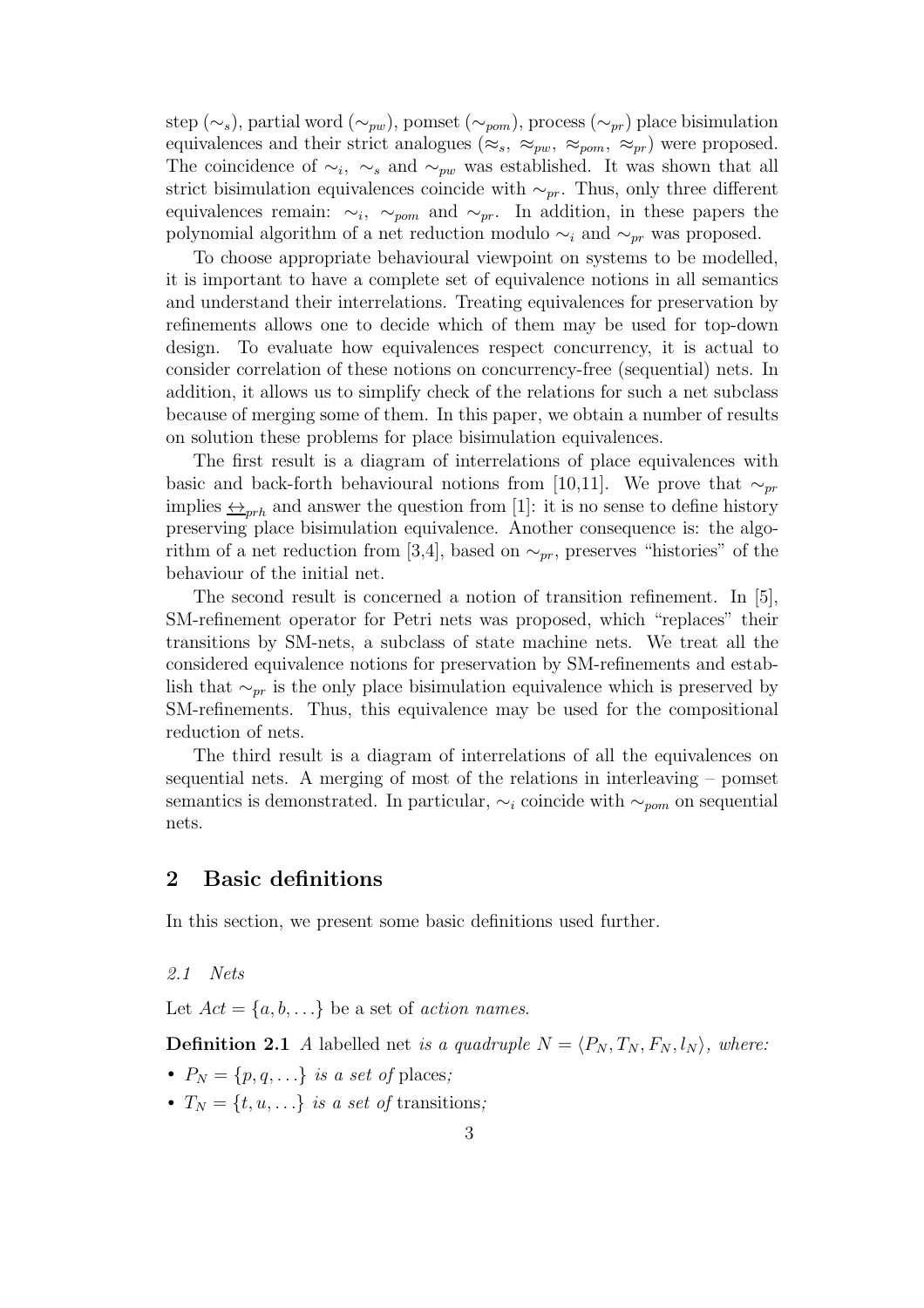- $F_N : (P_N \times T_N) \cup (T_N \times P_N) \to \mathbb{N}$  is the flow relation with weights (N denotes a set of natural numbers);
- $l_N : T_N \to Act$  is a labelling of transitions with action names.

Given labelled nets N and N' A mapping  $\beta: P_N \cup T_N \to P_{N'} \cup T_{N'}$  is an *isomorphism* between N and N', denoted by  $\beta : N \simeq N'$ , if  $\beta$  is a bijective renaming of places and transitions of  $N$  s.t. the nets  $N$  and  $N'$  coincide up to it. Two labelled nets N and N' are *isomorphic*, denoted by  $N \simeq N'$ , if  $\exists \beta : N \simeq N'.$ 

Given a labelled net N and some transition  $t \in T_N$ , the precondition and postcondition of t, denoted by  $\bullet t$  and  $t$  respectively, are the multisets defined in such a way:  $(\bullet t)(p) = F_N(p, t)$  and  $(t^{\bullet})(p) = F_N(t, p)$ . Analogous definitions are introduced for places:  $({}^{\bullet}p)(t) = F_N(t,p)$  and  $(p^{\bullet})(t) = F_N(p,t)$ . Let  ${}^{\circ}N =$  ${p \in P_N \mid \mathbf{P} = \emptyset}$  is the set of *input* places of N and  $N^{\circ} = {p \in P_N \mid p^{\bullet} = \emptyset}$ is the set of output places of N.

A labelled net N is *acyclic*, if there exist no transitions  $t_0, \ldots, t_n \in T_N$ s.t.  $t_{i-1}^{\bullet} \cap \bullet t_i \neq \emptyset$   $(1 \leq i \leq n)$  and  $t_0 = t_n$ . A labelled net N is ordinary, if  $\forall p \in P_N$  • p and p• are proper sets (not multisets).

Let  $N = \langle P_N , T_N , F_N , l_N \rangle$  be an acyclic ordinary labelled net and  $x, y \in$  $P_N \cup T_N$ . Let us introduce the following notions.

- $x \prec_N y \Leftrightarrow x F_N^+ y$ , where  $F_N^+$  is a transitive closure of  $F_N$  (the strict causal dependence relation);
- $\downarrow_N x = \{y \in P_N \cup T_N \mid y \prec_N x\}$  (the set of *strict predecessors* of x);

A set  $T \subseteq T_N$  is left-closed in N, if  $\forall t \in T \ (\downarrow_N t) \cap T_N \subseteq T$ .

We denote the set of all finite multisets over a set X by  $\mathcal{M}(X)$ . A marking of a labelled net N is a multiset  $M \in \mathcal{M}(P_N)$ .

**Definition 2.2** A (marked) net is a tuple  $N = \langle P_N, T_N, F_N, l_N, M_N \rangle$ , where  $\langle P_N, T_N, F_N, l_N \rangle$  is a labelled net and  $M_N \in \mathcal{M}(P_N)$  is the initial marking.

Let  $M \in \mathcal{M}(P_N)$  be a marking of a net N. A transition  $t \in T_N$  is firable in M, if  $\cdot t \subseteq M$ . If t is firable in M, its firing yields a new marking  $\widetilde{M} = M - \cdot t + t^{\bullet}$ , denoted by  $M \stackrel{t}{\rightarrow} \widetilde{M}$ . A marking M of a net N is reachable, if  $M = M_N$  or there exists a reachable marking  $\widehat{M}$  of N s.t.  $\widehat{M} \stackrel{t}{\rightarrow} M$  for some  $t \in T_N$ . Mark(N) denotes a set of all reachable markings of a net N.

#### 2.2 Partially ordered sets

Definition 2.3 A labelled partially ordered set (lposet) is a triple  $\rho = \langle X, \prec, l \rangle$ , where:

- $X = \{x, y, \ldots\}$  is some set;
- $\prec$  $\subset$  X  $\times$  X is a strict partial order (irreflexive transitive relation) over X;
- $l : X \rightarrow Act$  is a labelling function.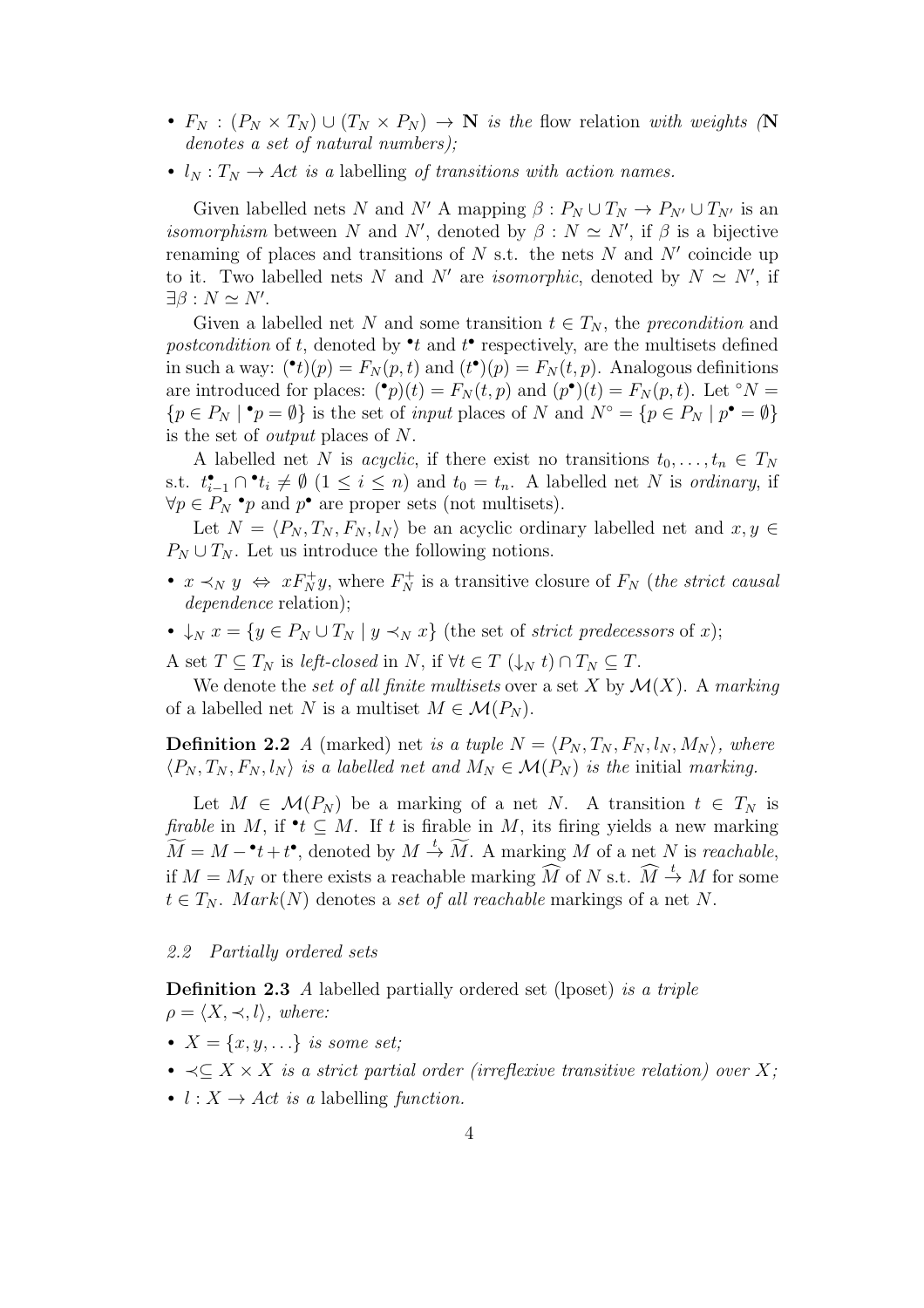Let  $\rho = \langle X, \prec, l \rangle$  and  $\rho' = \langle X', \prec', l' \rangle$  be lposets.

A mapping  $\beta: X \to X'$  is a *homomorphism* between  $\rho$  and  $\rho'$ , denoted by  $\beta$ :  $\rho \sqsubseteq \rho'$ , if it is a bijection and  $\forall x, y \in X \ x \prec y \Rightarrow \beta(x) \prec' \beta(y)$ ,  $\forall x \in$  $X l(x) = l'(\beta(x))$ . We write  $\rho \sqsubseteq \rho'$ , if  $\exists \beta : \rho \sqsubseteq \rho'$ .

A mapping  $\beta: X \to X'$  is an *isomorphism* between  $\rho$  and  $\rho'$ , denoted by  $\beta$ :  $\rho \simeq \rho'$ , if  $\beta$ :  $\rho \sqsubseteq \rho'$  and  $\beta^{-1}$ :  $\rho' \sqsubseteq \rho$ . Two lposets  $\rho$  and  $\rho'$  are *isomorphic*, denoted by  $\rho \simeq \rho'$ , if  $\exists \beta : \rho \simeq \rho'$ .

Definition 2.4 Partially ordered multiset (pomset) is an isomorphism class of lposets.

2.3 Processes

Definition 2.5 A causal net is an acyclic ordinary labelled net  $C = \langle P_C, T_C, F_C, l_C \rangle, s.t.$ 

- (i)  $\forall r \in P_C \mid \mathbf{r} \leq 1$  and  $|\mathbf{r} \cdot \mathbf{r}| \leq 1$ , i.e. places are unbranched;
- (ii)  $\forall x \in P_C \cup T_C \mid \downarrow_C x \mid < \infty$ , *i.e.* a set of causes is finite.

Let us note that on the basis of any causal net  $C$  one can define lposet  $\rho_C = \langle T_C, \prec_N \bigcap (T_C \times T_C), l_C \rangle.$ 

The fundamental property of causal nets is  $[3]$ : if C is a causal net, then there exists a sequence of transition firings (a full execution of C) s.t.  $°C =$  $L_0 \stackrel{v_1}{\rightarrow} \cdots \stackrel{v_n}{\rightarrow} L_n = C^{\circ}$  s.t.  $L_i \subseteq P_C$   $(0 \leq i \leq n)$ ,  $P_C = \bigcup_{i=0}^n L_i$  and  $T_C =$  $\{v_1, \ldots, v_n\}.$ 

**Definition 2.6** Given a net N and a causal net C. A mapping  $\varphi : P_C \cup T_C \rightarrow$  $P_N \cup T_N$  is an embedding of C into N, denoted by  $\varphi: C \to N$ , if:

- (i)  $\varphi(P_C) \in \mathcal{M}(P_N)$  and  $\varphi(T_C) \in \mathcal{M}(T_N)$ , i.e. sorts are preserved;
- (ii)  $\forall v \in T_C \bullet \varphi(v) = \varphi(\bullet v)$  and  $\varphi(v) \bullet \varphi(v) = \varphi(v \bullet)$ , *i.e.* flow relation is respected;
- (iii)  $\forall v \in T_C \, l_C(v) = l_N(\varphi(v))$ , *i.e. labelling is preserved.*

Since embeddings respect the flow relation, if  $\mathrm{°C} \overset{v_1}{\rightarrow} \cdots \overset{v_n}{\rightarrow} C^{\circ}$  is a full execution of C, then  $M = \varphi({}^{\circ}C) \stackrel{\varphi(v_1)}{\longrightarrow} \cdots \stackrel{\varphi(v_n)}{\longrightarrow} \varphi(C^{\circ}) = \widetilde{M}$  is a sequence of transition firings in  $N$ .

**Definition 2.7** A firable in marking M process of a net N is a pair  $\pi$  $(C, \varphi)$ , where C is a causal net and  $\varphi : C \to N$  is an embedding s.t.  $M =$  $\varphi({}^{\circ}C)$ . A firable in  $M_N$  process is a process of N.

We write  $\Pi(N, M)$  for the set of all firable in marking M processes of a net N and  $\Pi(N)$  for the set of all processes of a net N. The *initial* process of a net N is  $\pi_N = (C_N, \varphi_N) \in \Pi(N)$ , s.t.  $T_{C_N} = \emptyset$ . If  $\pi \in \Pi(N, M)$ , then firing of this process transforms a marking M into  $M = \varphi(C^{\circ})$ , denoted by  $M \stackrel{\pi}{\rightarrow} \widetilde{M}.$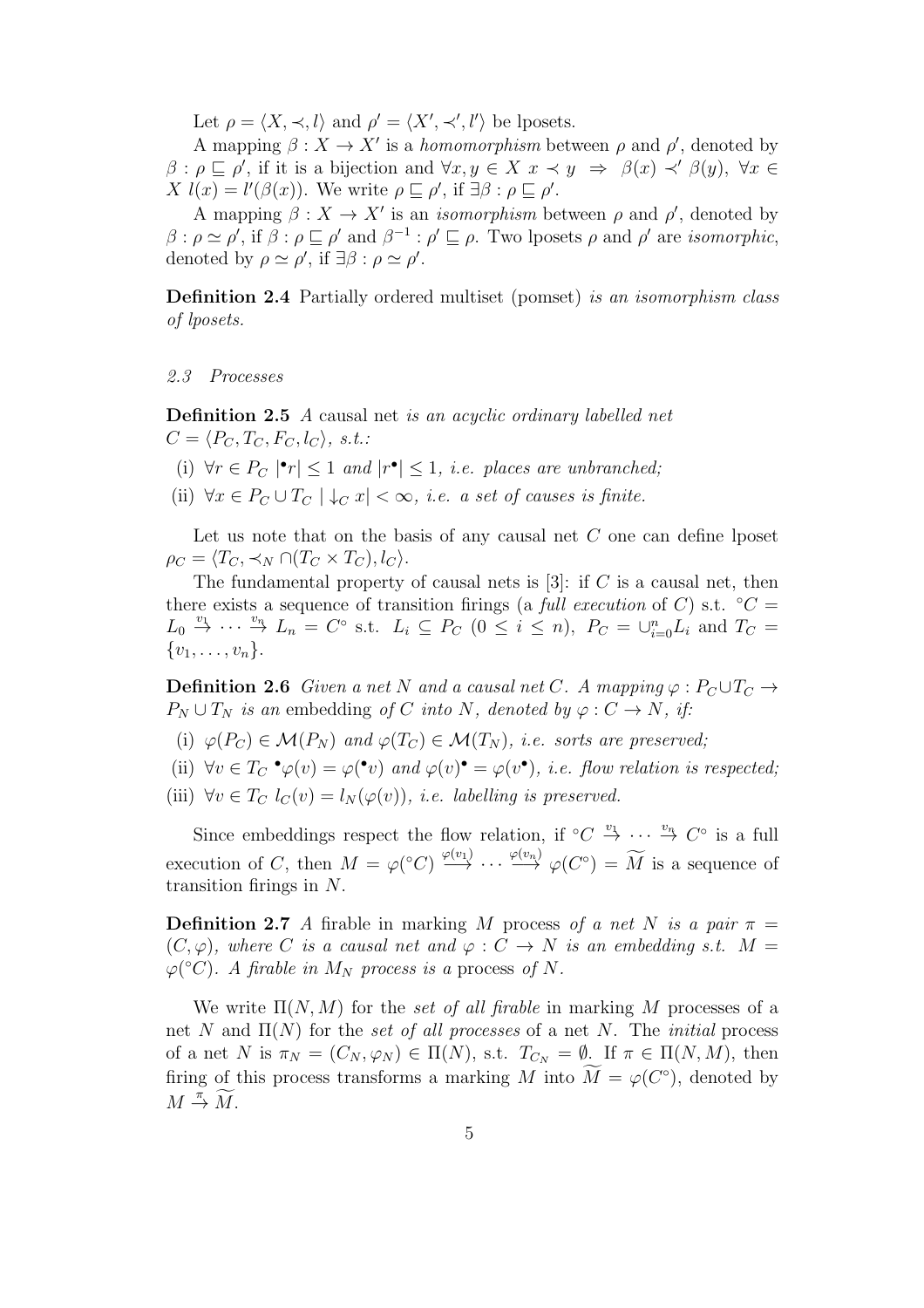Let  $\pi = (C, \varphi), \tilde{\pi} = (\tilde{C}, \tilde{\varphi}) \in \Pi(N), \hat{\pi} = (\tilde{C}, \hat{\varphi}) \in \Pi(N, \varphi(C^{\circ})).$  A process  $\tilde{\pi}$  is an extension of  $\pi$  by process  $\hat{\pi}$ , denoted by  $\pi \stackrel{\hat{\pi}}{\rightarrow} \tilde{\pi}$ , if  $T_C \subseteq T_{\tilde{C}}$  is a leftclosed set in  $\tilde{C}$  and  $T_{\tilde{C}} = T_{\tilde{C}} \setminus T_C$ . We write  $\pi \to \tilde{\pi}$ , if  $\exists \hat{\pi} \pi \stackrel{\hat{\pi}}{\to} \tilde{\pi}$ . A process  $\tilde{\pi}$  is an extension of  $\pi$  by one transition, denoted by  $\pi \stackrel{v}{\to} \tilde{\pi}$ , if  $\pi \stackrel{\hat{\pi}}{\to} \tilde{\pi}$  and  $T_{\widehat{C}} = \{v\}.$ 

#### 3 Place bisimulation equivalences

In this section, place bisimulation equivalences are introduced. Let us recall the definition of usual bisimulation equivalences.

**Definition 3.1** Let N and N' be some nets. A relation  $\mathcal{R} \subseteq \mathcal{M}(N) \times \mathcal{M}(N')$ is a  $\star$ -bisimulation between N and N',  $\star \in \{$ interleaving, step, partial word, pomset, process}, denoted by  $\mathcal{R}: N_{\frac{\leftrightarrow}{\infty}}N'$ ,  $\star \in \{i, s, pw, pom, pr\}$ , if:

(i)  $(M_N, M_{N'}) \in \mathcal{R}$ .

(ii) 
$$
(M, M') \in \mathcal{R}
$$
,  $M \stackrel{\hat{\pi}}{\rightarrow} \widetilde{M}$ ,  
\n(a)  $|T_{\widehat{C}}| = 1$ ,  $if \star = i$ ;  
\n(b)  $\prec_{\widehat{C}} = \emptyset$ ,  $if \star = s$ ;  
\n $\Rightarrow \exists \widetilde{M}' : M' \stackrel{\hat{\pi}'}{\rightarrow} \widetilde{M}'$ ,  $(\widetilde{M}, \widetilde{M}') \in \mathcal{R}$  and  
\n(a)  $\rho_{\widehat{C}'} \sqsubseteq \rho_{\widehat{C}}$ ,  $if \star = pw$ ;  
\n(b)  $\rho_{\widehat{C}} \simeq \rho_{\widehat{C}'}$ ,  $if \star \in \{i, s, pom\}$ ;  
\n(c)  $\widehat{C} \simeq \widehat{C}'$ ,  $if \star = pr$ .

(iii) As item 2, but the roles of N and N' are reversed.

Two nets N and N' are  $\star$ -bisimulation equivalent,  $\star \in \{$ interleaving, step, partial word, pomset, process}, denoted by  $N_{\sum_{k} N'}$ , if  $\exists \mathcal{R} : N_{\sum_{k} N'}$ ,  $\star \in$  $\{i, s, pw, pom, pr\}.$ 

Place bisimulations are relations between places instead of markings. A relation on markings is obtained with use of the "lifting" of a bisimulation relation on places.

Let for nets N and  $N'$   $\mathcal{R} \subseteq P_N \times P_{N'}$  be a relation between their places. The *lifting* of  $\mathcal{R}$  is a relation  $\overline{\mathcal{R}} \subseteq \mathcal{M}(P_N) \times \mathcal{M}(P_{N'})$ , defined as follows:  $(M, M') \in \overline{\mathcal{R}} \Leftrightarrow \exists \{(p_1, p'_1), \ldots, (p_n, p'_n)\} \in \mathcal{M}(\mathcal{R}) : M = \{p_1, \ldots p_n\}, M' =$  $\{p'_1, \ldots p'_n\}.$ 

**Definition 3.2** Let N and N' be some nets. A relation  $\mathcal{R} \subseteq P_N \times P_{N'}$ is a  $\star$ -place bisimulation *between* N and N',  $\star \in$ {interleaving, step, partial word, pomset, process}, denoted by  $\mathcal{R}$  : N  $\sim_{\star}$  N', if  $\overline{\mathcal{R}}$  : N $\leftrightarrow_{\star} N'$ ,  $\star \in$  $\{i, s, pw, pom, pr\}.$ 

Two nets N and N' are  $\star$ -place bisimulation equivalent,  $\star \in$ {interleaving, step, partial word, pomset, process}, denoted by  $N \sim_{\star} N'$ , if  $\exists \mathcal{R} : N \sim_{\star}$  $N', \; \star \in \{i, s, pw, pom, pr\}.$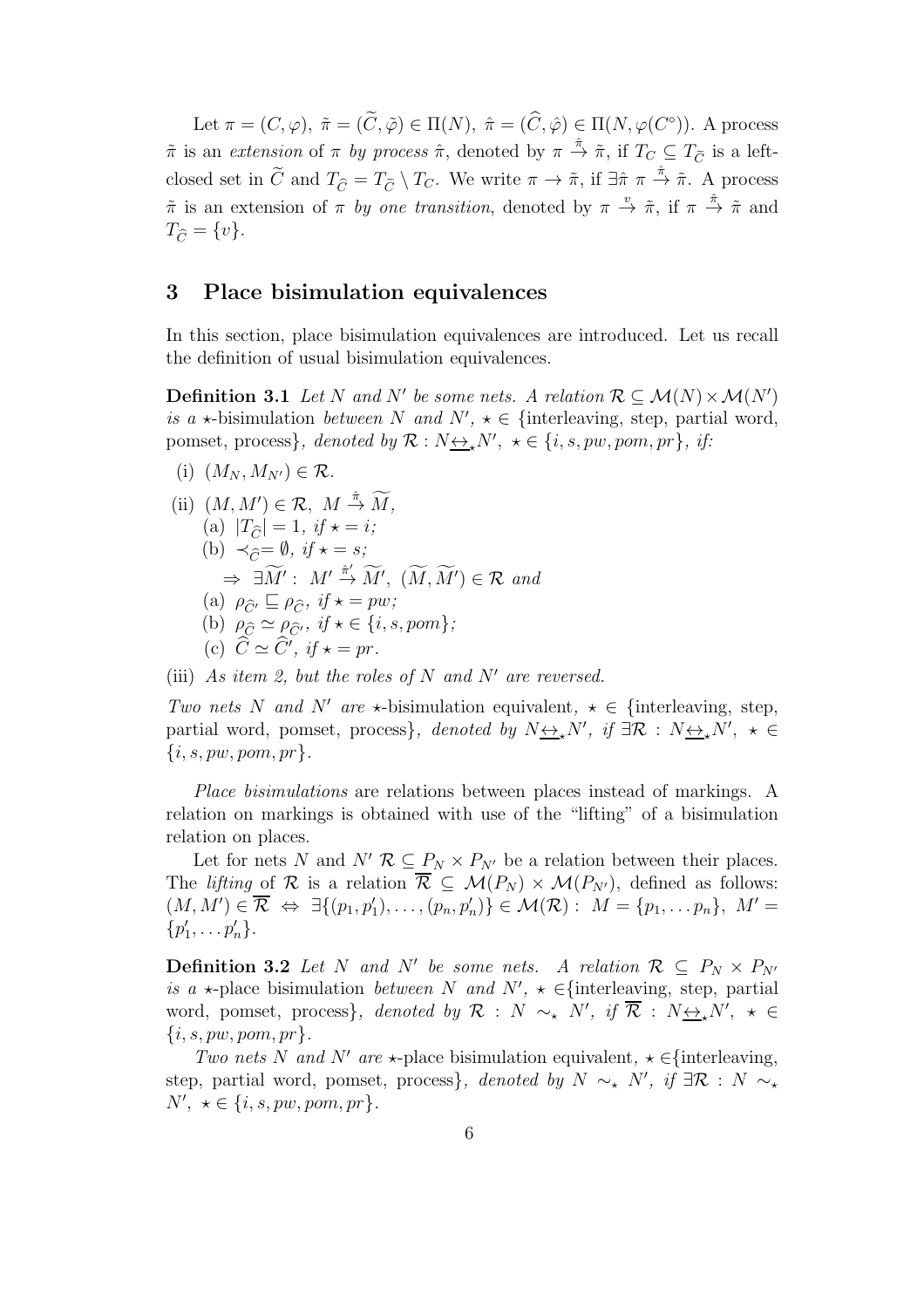Strict place bisimulation equivalences are defined using the additional requirement stating that corresponding transitions of nets must be (as well as makings) related by  $\overline{\mathcal{R}}$ . This relation is defined on transitions as follows.

Let for some nets N and N'  $t \in T_N$ ,  $t' \in T_{N'}$ . Then  $(t, t') \in \overline{\mathcal{R}} \iff$  $((\bullet_t, \bullet_{t'}) \in \overline{\mathcal{R}}) \wedge ((t^{\bullet}, t'^{\bullet}) \in \overline{\mathcal{R}}) \wedge (l_N(t) = l_{N'}(t')).$ 

**Definition 3.3** Let N and N' be some nets. A relation  $\mathcal{R} \subseteq P_N \times P_{N'}$  is a strict  $\star$ -place bisimulation *between* N and N',  $\star \in$ {interleaving, step, partial word, pomset, process}, denoted by  $\mathcal{R}: N \approx_{\star} N'$ ,  $\star \in \{i, s, pw, pom, pr\}$ , if:

- (i)  $\overline{\mathcal{R}} : N \underline{\leftrightarrow}_{\star} N'$ .
- (ii) In the definition of  $\star$ -bisimulation in item 2 (and in item 3 symmetrically) the new requirement is added:  $\forall v \in T_{\widehat{C}} (\widehat{\varphi}(v), \widehat{\varphi}'(\beta(v))) \in \overline{\mathcal{R}}$ , where:
	- (a)  $\beta : \rho_{\widehat{C}'} \sqsubseteq \rho_{\widehat{C}}$ , if  $\star = pw$ ;
	- (b)  $\beta : \rho_{\widehat{C}} \simeq \rho_{\widehat{C}}$ ', if  $\star \in \{i, s, pom\};$
	- (c)  $\beta$  :  $\hat{C} \simeq \hat{C}'$ , if  $\star = pr$ .

Two nets N and N' are strict  $\star$ -place bisimulation equivalent,  $\star \in$ {interleaving, step, partial word, pomset, process}, denoted by  $N \approx_{\star} N'$ , if  $\exists \mathcal{R}: N \approx_{\star} N', \ \star \in \{i, s, pw, pom, pr\}.$ 

An important property of place bisimulations is *additivity*. Let for nets N and N' R : N ~\* N'. Then  $(M_1, M'_1) \in \overline{\mathcal{R}}$  and  $(M_2, M'_2) \in \overline{\mathcal{R}}$  implies  $((M_1 + M_2), (M'_1 + M'_2)) \in \overline{\mathcal{R}}$ . In particular, if we put *n* tokens into each of the places  $p \in P_N$  and  $p' \in P_{N'}$  s.t.  $(p, p') \in \mathcal{R}$ , then the nets obtained as a result of such a changing of the initial markings, must be also place bisimulation equivalent.

The following proposition establishes a coincidence of most place bisimulation equivalences.

**Proposition 3.4** [3,4] For nets N and N':

(i)  $N \sim_i N' \Leftrightarrow N \sim_{pw} N'$ ; (ii)  $N \sim_{pr} N' \Leftrightarrow N \approx_i N' \Leftrightarrow N \approx_{pr} N'.$ 

# 4 Interrelations of the equivalences

In this section, place bisimulation equivalences are compared with basic equivalences and back-forth bisimulation equivalences. First, recall the definition of history preserving bisimulation equivalences.

**Definition 4.1** Let N and N' be some nets. A relation  $\mathcal{R} \subseteq \Pi(N) \times \Pi(N') \times \Pi(N')$ B, where  $\mathcal{B} = \{\beta \mid \beta : T_{C} \to T_{C'} , \pi = (C, \varphi) \in \Pi(N) , \pi' = (C', \varphi') \in \Pi(N') \},$ is a  $\star$ -history preserving bisimulation between N and N',  $\star \in$ {pomset, process}, denoted by  $N \underline{\leftrightarrow}_{\star h} N'$ ,  $\star \in \{pom, pr\}$ , if:

- (i)  $(\pi_N, \pi_{N'}, \emptyset) \in \mathcal{R}$ .
- (ii)  $(\pi, \pi', \beta) \in \mathcal{R} \Rightarrow$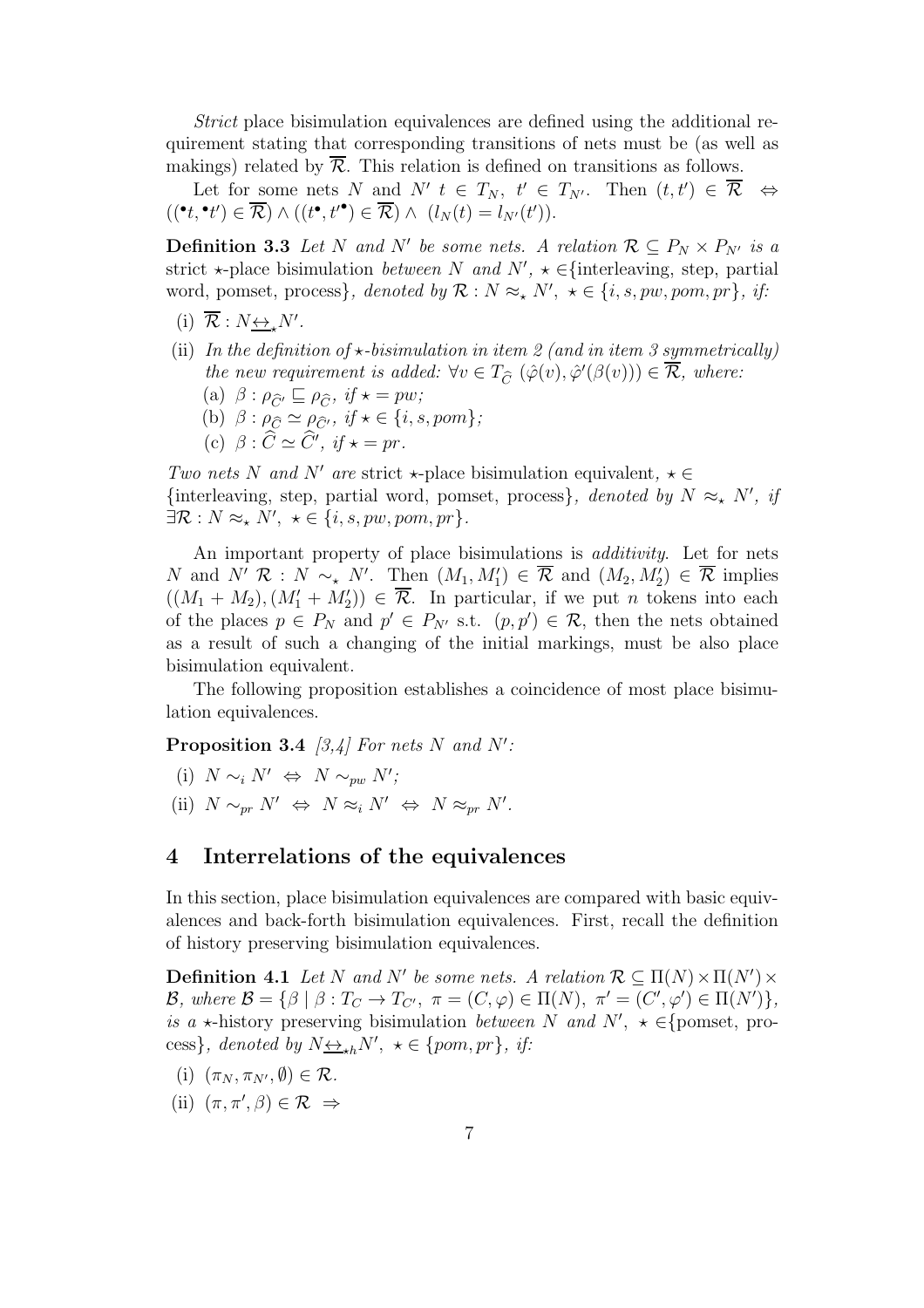

Fig. 1. Interrelations of the equivalences and their preservation by SM-refinements

- (a)  $\beta : \rho_C \simeq \rho_{C'}$ , if  $\star \in \{pom, pr\}$ ;
- (b)  $C \simeq C', \text{ if } \star = pr.$

(iii)  $(\pi, \pi', \beta) \in \mathcal{R}, \ \pi \to \tilde{\pi} \Rightarrow \exists \tilde{\beta}, \ \tilde{\pi}' : \pi' \to \tilde{\pi}', \ \tilde{\beta}|_{T_C} = \beta, \ (\tilde{\pi}, \tilde{\pi}', \tilde{\beta}) \in \mathcal{R}.$ 

(iv) As item 3 but the roles of N and N' are reversed.

Two nets N and N' are  $\star$ -history preserving bisimulation equivalent,  $\star \in$ {pomset, process}, denoted by  $N \leftrightarrow_{\star h} N'$ , if  $\exists \mathcal{R} : N \leftrightarrow_{\star h} N'$ ,  $\star \in \{pom, pr\}$ .

Let us note that in this definition one can use extensions of processes by one transition only. Now we are able to prove the proposition about interrelations of place and history preserving equivalences.

**Proposition 4.2** For nets N and  $N'$ :  $N \sim_{pr} N' \Rightarrow N \underline{\leftrightarrow}_{prh} N'$ .

**Proof.** See Appendix A. ◯

Below, the symbol  $\prime$  ' will denote "nothing", and the signs of equivalences subscribed by it are considered as that of without any subscribtion. The following theorem collect all the results obtained here and in [11], and clarify interrelations of all the equivalences.

Theorem 4.3 Let  $\leftrightarrow$ ,  $\leftrightarrow \in \{\equiv, \leftrightarrow, \sim, \simeq\}$ ,  $\star$ ,  $\star \star \in \{\equiv, i, s, pw, pom, pr, iST,$  $pwST, pomST, prST, pomh, prh, mes, occ, sbsf, sbpwf, sbpomf, sbprf,$ pombprf}. For nets N and  $N' : N \leftrightarrow_{\star} N' \Rightarrow N \leftrightarrow_{\star \star} N'$  iff in the graph in Figure 1 there exists a directed path from  $\leftrightarrow_{\star}$  to  $\leftrightarrow_{\star\star}$ .

**Proof.**  $(\Leftarrow)$  By Theorem 12 from [11] and the following substantiations.

- The implications  $\sim_{\star} \to \leftrightarrow_{\star}$ ,  $\star \in \{i, pom, pr\}$  are valid by the definitions.
- The implication  $\sim_{pr} \rightarrow \underline{\leftrightarrow}_{prh}$  is valid by Proposition 4.2.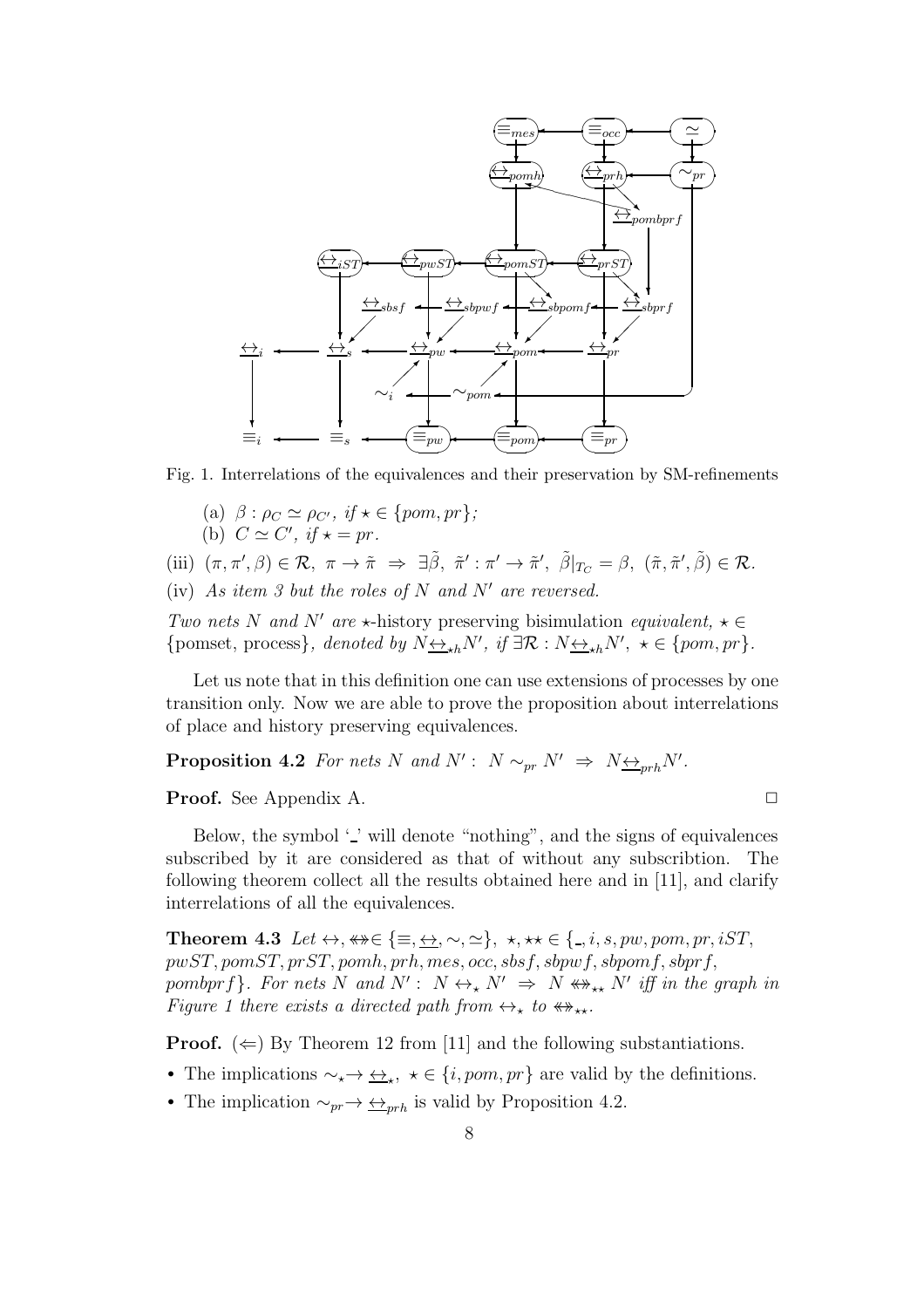

Fig. 2. Examples of place bisimulation equivalences

- The implication  $\sim_{\text{pom}} \rightarrow \sim_i$  is valid by the definitions.
- The implication  $\sim_{pr} \to \sim_{pom}$  is valid since lposets of isomorphic nets are also isomorphic.
- The implication  $\simeq \rightarrow \sim_{pr}$  is obvious.

 $(\Rightarrow)$  By Theorem 12 from [11] and the following examples (dashed lines in Figure 2 connect bisimilar places).

- In Figure 2(a),  $N \sim_i N'$ , but  $N \not\equiv_{\text{pom}} N'$ , since only in the net N' action b can depend on a.
- In Figure 2(b),  $N \sim_{\text{pom}} N'$ , but  $N \neq_{\text{pr}} N'$ , since only in the net N' the transition with label  $a$  has two input (and two output) places.
- In Figure 2(c),  $N \equiv_{occ} N'$ , but  $N \not\sim_i N'$ , since any place bisimulation must relate input places of the nets  $N$  and  $N'$ . But after putting one additional token into each of these places only in  $N'$  the action  $c$  can happen.
- In Figure 2(b),  $N \sim_{\text{pom}} N'$ , but  $N \underline{\leftrightarrow} _{iST} N'$ , since only in the net N' action  $a$  can start so that no  $b$  can begin working until finishing of  $a$ .
- In Figure 2(d),  $N \sim_{pr} N'$ , but  $N \neq_{mes} N'$ , since only the net N' has two conflict actions a.
- In Figure 2(b),  $N \sim_{\text{pom}} N'$ , but  $N \not\rightarrow \text{obs } N'$ , since only in the net N' action a can happen so that b must depend on a.

 $\Box$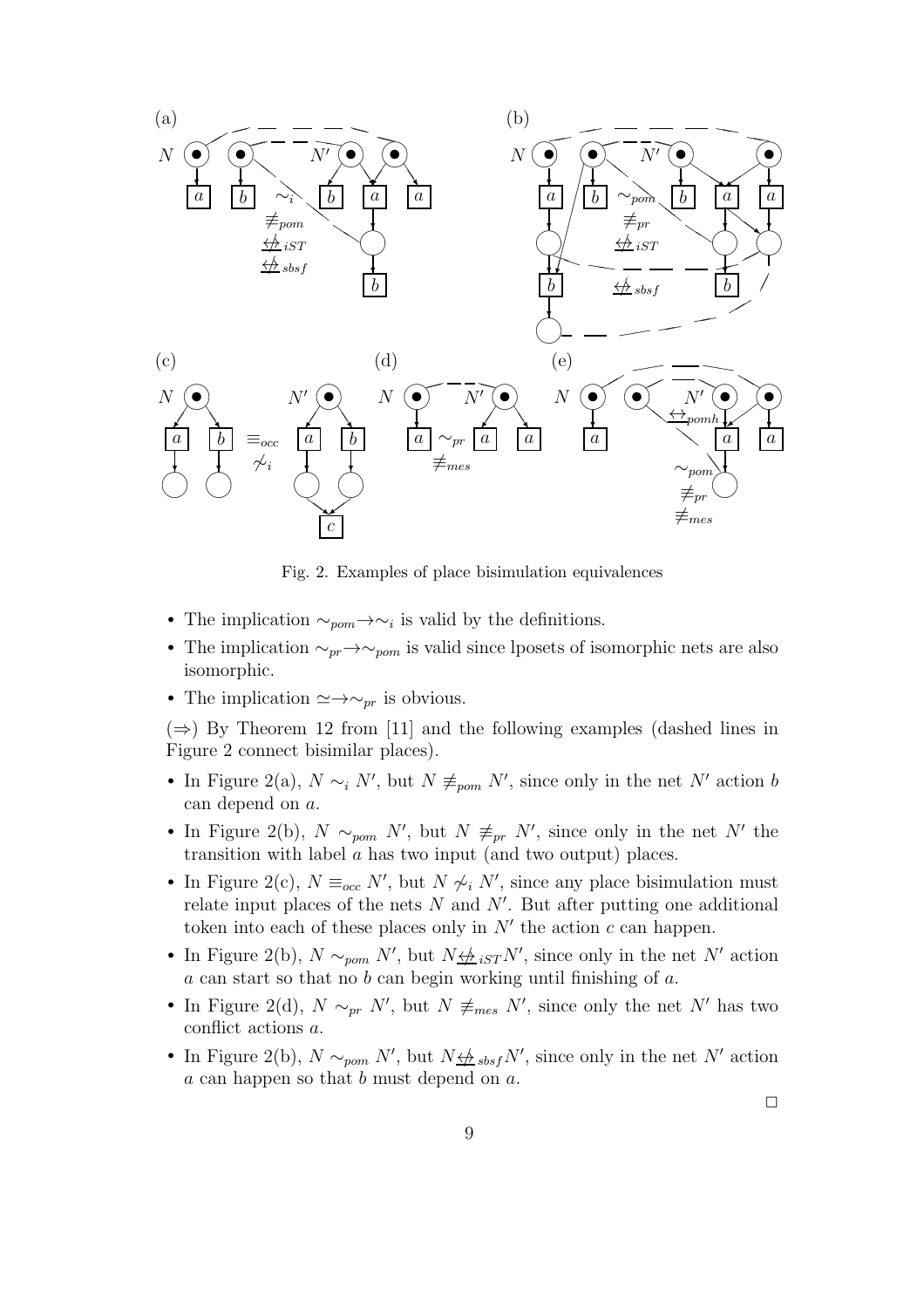In this section, we obtained a number of important results. Before, place bisimulation equivalences have been compared with usual bisimulation ones only. Here, we clarified their interrelations with all the basic and back-forth ones. We proved that  $\sim_{\textit{nom}}$  does not imply neither ST- nor back-forth bisimulation equivalences. The situation is quite different for  $\sim_{pr}$ . It appears to be strict enough to imply history preserving bisimulation equivalences. This interesting result may be used in reduction of nets modulo  $\sim_{pr}$  [3,4]. Now, we can guarantee that the reduced net has the same histories of the behaviour as the initial one.

#### 5 Preservation of the equivalences by refinements

In this section, we treat the considered equivalence notions for preservation by transition refinements. We use SM-refinement, i.e. refinement by a special subclass of state-machine nets introduced in [5].

**Definition 5.1** An SM-net is a net  $D = \langle P_D, T_D, F_D, l_D, M_D \rangle$  s.t.:

- (i)  $\forall t \in T_D \mid t \mid = |t^{\bullet}| = 1$ , i.e. each transition has exactly one input and one output place;
- (ii)  $\exists p_{in}, p_{out} \in P_D \text{ s.t. } p_{in} \neq p_{out} \text{ and } \circ D = \{p_{in}\}, D^{\circ} = \{p_{out}\}, i.e. \text{ it is}$ an unique input and an unique output place.
- (iii)  $M_D = \{p_{in}\}\$ , i.e. at the beginning there is an unique token in  $p_{in}$ .

**Definition 5.2** Let  $N = \langle P_N , T_N , F_N , l_N , M_N \rangle$  be some net,  $a \in l_N (T_N )$  and  $D = \langle P_D, T_D, F_D, l_D, M_D \rangle$  be SM-net. An SM-refinement, denoted by  $ref(N, a, D),$  is a net  $\overline{N} = \langle P_{\overline{N}}, T_{\overline{N}}, F_{\overline{N}}, l_{\overline{N}}, M_{\overline{N}} \rangle$ , where:

•  $P_{\overline{N}} = P_N \cup \{ \langle p, u \rangle \mid p \in P_D \setminus \{ p_{in}, p_{out} \}, u \in l_N^{-1}(a) \};$ •  $T_{\overline{N}} = (T_N \setminus l_N^{-1}(a)) \cup \{ \langle t, u \rangle \mid t \in T_D, u \in l_N^{-1}(a) \};$ •  $F_{\overline{N}}(\bar{x},\bar{y}) =$  $\sqrt{ }$  $\overline{\phantom{a}}$   $F_N(\bar{x}, \bar{y}), \ \bar{x}, \bar{y} \in P_N \cup (T_N \setminus l_N^{-1}(a));$  $F_D(x, y), \ \bar{x} = \langle x, u \rangle, \ \bar{y} = \langle y, u \rangle, \ u \in l_N^{-1}(a);$  $F_N(\bar{x}, u), \bar{y} = \langle y, u \rangle, \ \bar{x} \in \bullet u, \ u \in l_N^{-1}(a), \ y \in p_{in}^{\bullet};$  $F_N(u, \bar{y}), \ \bar{x} = \langle x, u \rangle, \ \bar{y} \in \bullet u, \ u \in l_N^{-1}(a), \ x \in \bullet_{\text{Pout}};$ 

$$
0, \qquad \qquad otherwise;
$$

\n- \n
$$
l_{\overline{N}}(\overline{u}) =\n \begin{cases}\n l_N(\overline{u}), \overline{u} \in T_N \setminus l_N^{-1}(a); \\
l_D(t), \overline{u} = \langle t, u \rangle, \ t \in T_D, \ u \in l_N^{-1}(a); \\
l_N(p) =\n \begin{cases}\n M_N(p), \ p \in P_N; \\
0, \quad \text{otherwise.}\n \end{cases}\n \end{cases}
$$
\n
\n

An equivalence is *preserved by refinements*, if equivalent nets remain equiv-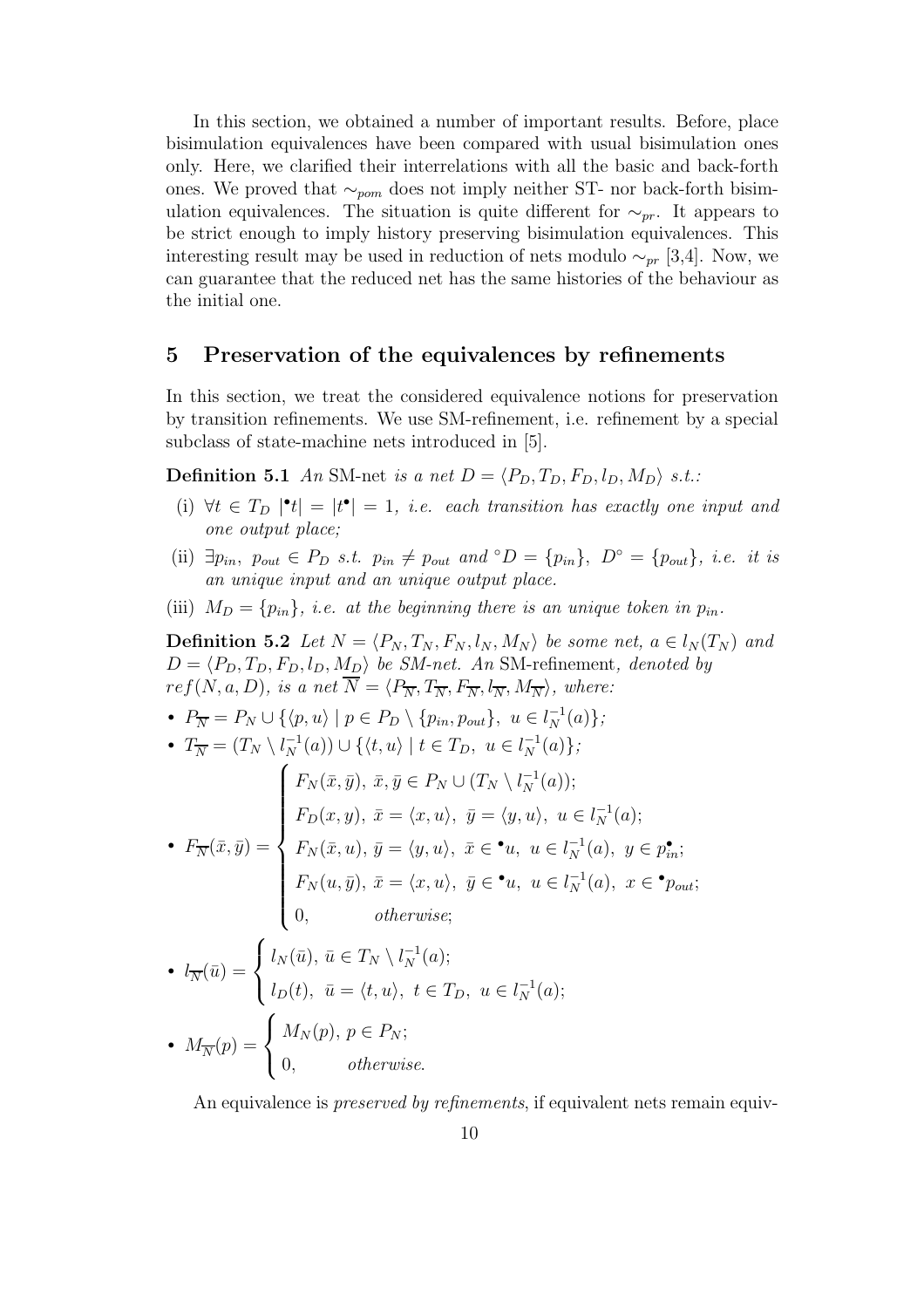

Fig. 3. The equivalences between  $\leftrightarrow_i$  and  $\sim_{pom}$  are not preserved by SM-refinements

alent after applying any refinement operator to them accordingly. The following proposition demonstrates that some place equivalences are not preserved by SM-refinements.

**Proposition 5.3** The equivalences  $\sim_i$  and  $\sim_{pom}$  are not preserved by SMrefinements.

**Proof.** In Figure 3,  $N \sim_{\text{pom}} N'$ , but  $ref(N, a, D) \not\Rightarrow_{i} ref(N', a, D)$ , since only in the net  $ref(N', a, D)$  after action  $a_1$  action b cannot happen. Consequently, equivalences between  $\leftrightarrow$ <sub>i</sub> and  $\sim$ <sub>pom</sub> are not preserved by SM-refinements.  $\Box$ 

The following proposition proves that  $\sim_{pr}$  is preserved by refinements.

**Proposition 5.4** For nets N and N' s.t.  $a \in l_N(T_N) \cap l_{N'}(T_{N'})$  and SM-net  $D: N \sim_{pr} N' \Rightarrow ref(N, a, D) \sim_{pr} ref(N', a, D).$ 

Proof. See Appendix B. ✷

Now we can add the results obtained to that of from [11] and present the following theorem.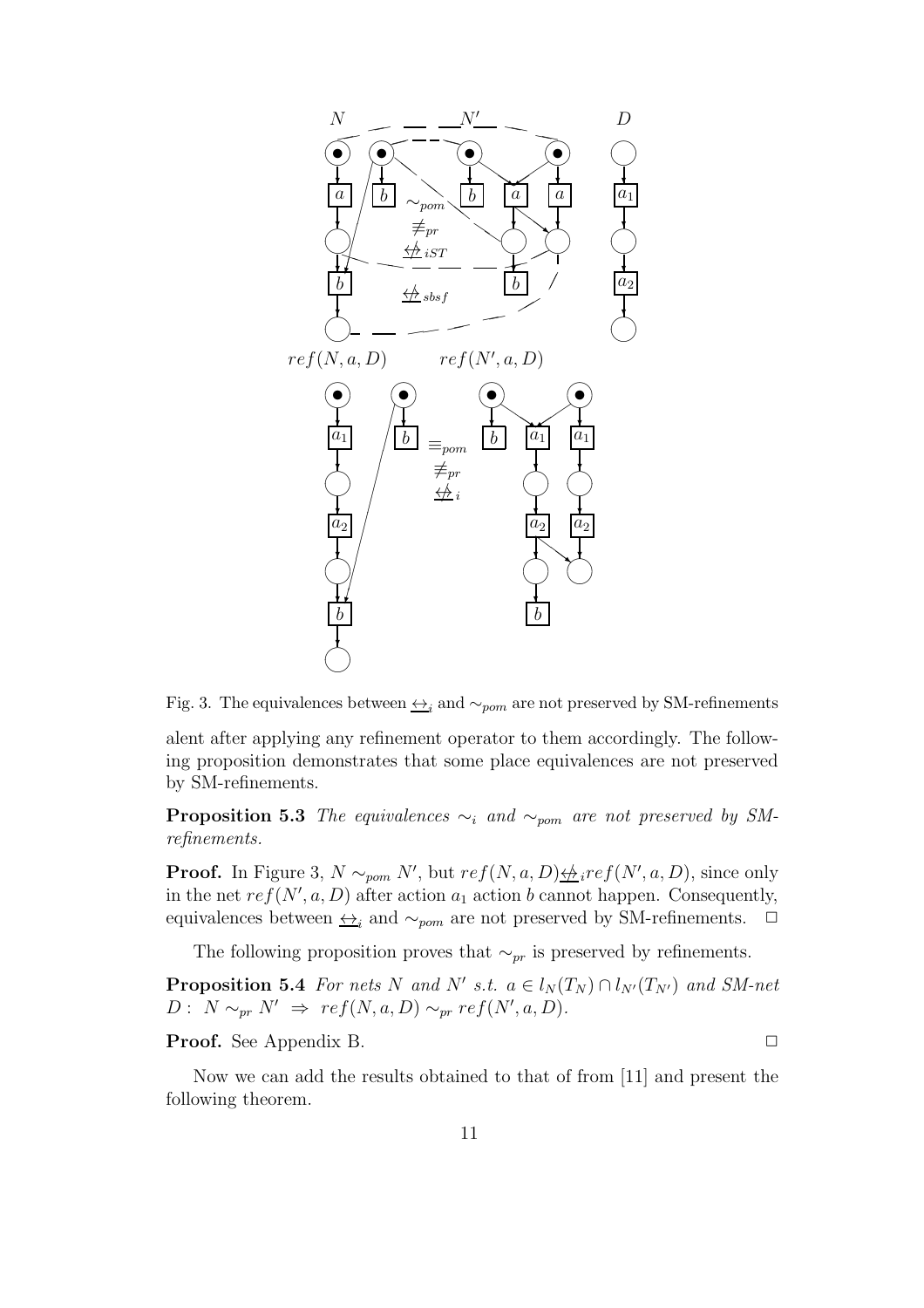Theorem 5.5 Let  $\leftrightarrow \in \{\equiv, \leftrightarrow, \sim, \simeq\}$  and  $\star \in \{., i, s, pw, pom, pr, iST,$ pwST, pomST, prST, pomh, prh, mes, occ, sbsf, sbpwf, sbpomf, sbprf, pombprf}. For nets N and N' s.t.  $a \in l_N(T_N) \cap l_{N'}(T_{N'})$  and SM-net D :  $N \leftrightarrow_{\star} N' \Rightarrow \text{ref}(N, a, D) \leftrightarrow_{\star} \text{ref}(N', a, D)$  iff the equivalence  $\leftrightarrow_{\star}$  is in oval in Figure 1.

**Proof.** By Theorem 18 from [11] and Propositions 5.3 and 5.4.  $\Box$ 

In this section, an important result has been established. From all the place bisimulation equivalences, only  $\sim_{pr}$  is preserved by refinements. Thus, it can be used for the compositional refinement of Petri nets.

For example, let us consider a net modelling a concurrent system and the reduced (modulo some equivalence) version of this net. The initial and the reduced nets have similar behaviour. Thus, we can use the reduced net instead of the initial one as a model for the concurrent system. If we want to consider the system at lower abstraction level, we use a refinement operation which "replaces" several transitions of the nets to the subnets corresponding to some internal structure of the system's components. If the equivalence used for the reduction is not preserved by refinements, we cannot use the refined reduced net as a model anymore, since its behaviour can be different with that of the refined initial net.

Hence, the preservation of  $\sim_{pr}$  by refinements is a powerful property, especially if to remember that this equivalence implies the history preserving one. Consequently, the histories of behaviour of the initial net coincide with that of the reduced net, and this property is valid at different abstraction levels.

#### 6 The equivalences on sequential nets

Let us consider the equivalences on sequential nets, where no two transitions can be fired concurrently in any reachable marking. Sequential nets are a subclass of general Petri nets used to model sequential systems in which simultaneous occurrence of several actions is impossible. In many applications, it is enough to use sequential systems, not concurrent, so it is worth investigating equivalences on the mentioned above net subclass.

Definition 6.1 A net  $N = \langle P_N , T_N , F_N , l_N , M_N \rangle$  is sequential, if  $\forall M \in$  $Mark(N) \neg \exists t, u \in T_N : \mathbf{P} \cdot t + \mathbf{P} u \subseteq M.$ 

**Proposition 6.2** [11] For sequential nets N and N':

- (i)  $N \equiv_i N' \Leftrightarrow N \equiv_{\text{pom}} N'$ ;
- (ii)  $N \leftrightarrow N' \Leftrightarrow N \leftrightarrow_{\text{pomh}} N'$ ;
- (iii)  $N \leftrightarrow N' \Leftrightarrow N \leftrightarrow_{pombprf} N'$ .

In Figure 4, the groups of equivalences which are merged on sequential nets, are marked by dashed lines.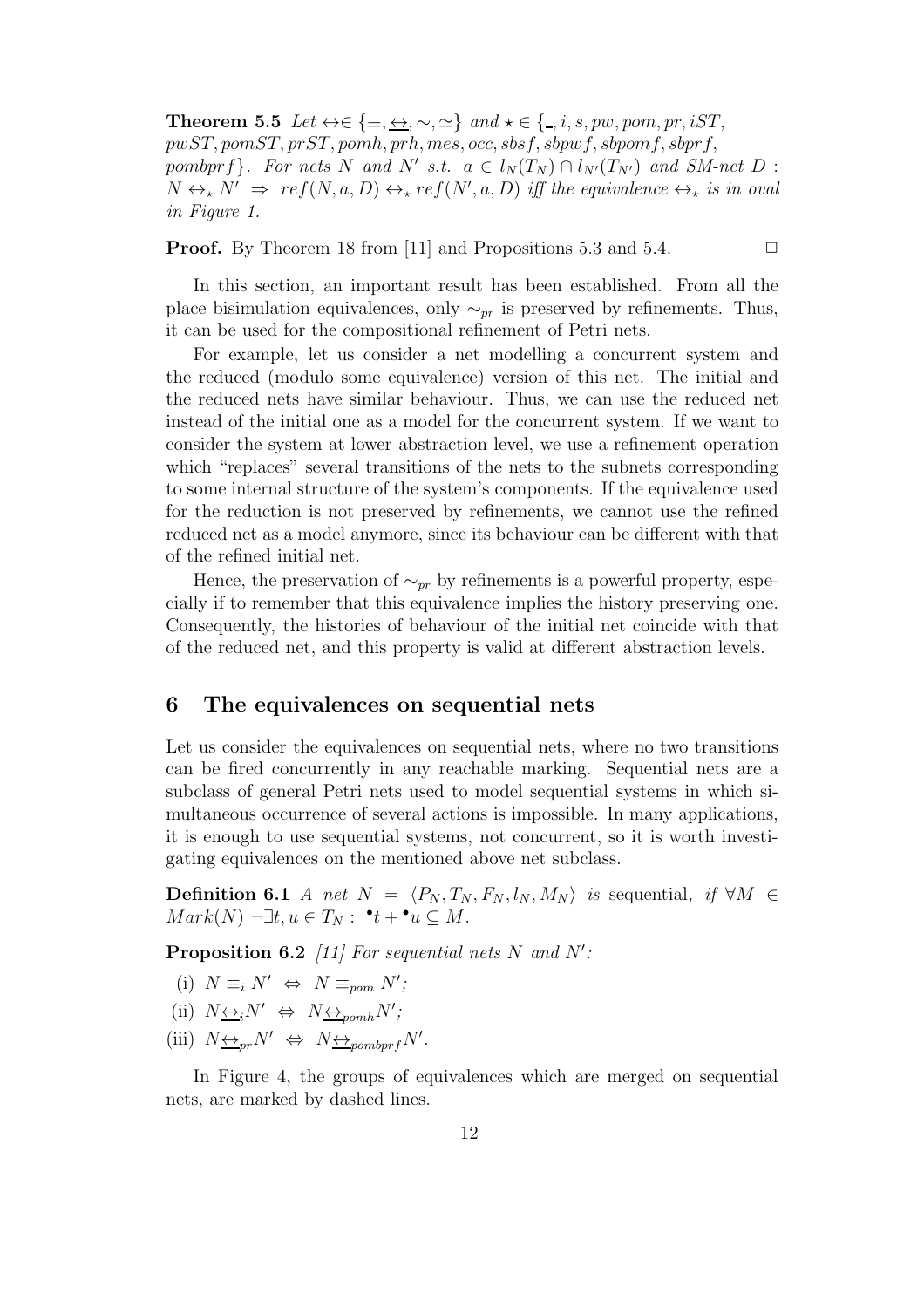

Fig. 4. Merging of the equivalences on sequential nets



Fig. 5. Interrelations of the equivalences on sequential nets

**Proposition 6.3** For sequential nets N and  $N' : N \sim_i N' \Leftrightarrow N \sim_{\text{pom}} N'$ .

**Proof.** ( $\Leftarrow$ ) By Theorem 4.3.

(⇒) We have  $\exists \mathcal{R} : N \sim_i N'$ . By definition of place bisimulations,  $\overline{\mathcal{R}}$ :  $N_{\frac{\leftrightarrow i}{N}}N'$ . By Proposition 6.2,  $\overline{\mathcal{R}}$  :  $N_{\frac{\leftrightarrow}{N}}N'$ . Again by definition of place bisimulations,  $\mathcal{R}: N \sim_{\text{pom}} N'$ . . ✷

Theorem 6.4 Let  $\leftrightarrow$ ,  $\leftrightarrow \in \{\equiv, \leftrightarrow, \sim, \simeq\}$ ,  $\star, \star \in \{\_, i, pr, prST, prh, mes,$ occ}. For sequential nets N and  $N' : N \leftrightarrow_{\star} N' \Rightarrow N \leftrightarrow_{\star \star} N'$  iff in the graph in Figure 5 there exists a directed path from  $\leftrightarrow_{\star}$  to  $\leftrightarrow_{\star\star}$ .

**Proof.** ( $\Leftarrow$ ) By Theorem 4.3.

 $(\Rightarrow)$  By Theorem 15 from [11] and the following examples.

• In Figure 2(e),  $N \sim_i N'$ , but  $N \neq_{pr} N'$ , since only in the net N' the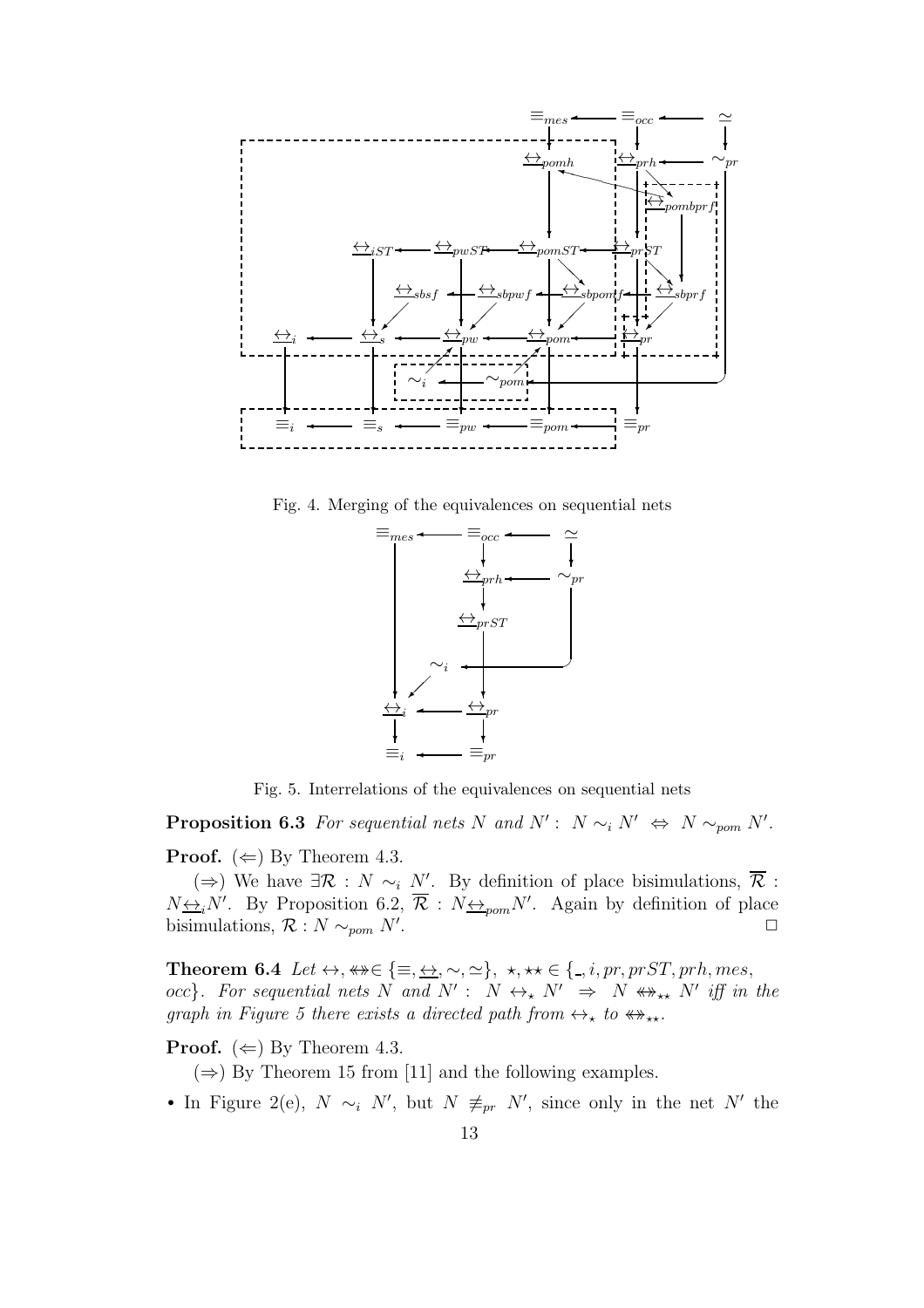transition with label a has two input places.

- In Figure 2(c),  $N \equiv_{occ} N'$ , but  $N \not\sim_i N'$ .
- In Figure 2(d),  $N \sim_{pr} N'$ , but  $N \not\equiv_{mes} N'$ .

Thus, we obtained the complete picture of interrelations of the equivalences on sequential nets which can be used to simplify equivalence check when modelling of sequential systems.

## 7 Conclusion

In this paper, we examined a group of place bisimulation equivalences. We compared them with basic and back-forth ones. All the considered equivalences were treated for preservation by SM-refinements to establish which of them may be used for top-down design of concurrent systems. We proved that  $\sim_{pr}$  implies  $\leftrightarrow_{prh}$  and it is preserved by refinements. Hence, it may be used for the compositional and history-preserving reduction of concurrent systems modelled by Petri nets. In addition, we proved that on sequential nets  $\sim_i$ coincide with  $\sim_{\text{nom}}$ , and it simplifies the check of the latter relation.

Further research may consist in the investigation of analogues of the considered equivalences on Petri nets with  $\tau$ -actions ( $\tau$ -equivalences).  $\tau$ -actions are used to abstract of internal, invisible to external observer behaviour of systems to be modelled. Let us note that a number of interleaving place  $\tau$ -bisimulation equivalences was proposed in [4,2]. For other semantics, the corresponding relations have not been defined, and it would be interesting to propose them and exam their interrelations. In future, we plan to define  $\tau$ -analogues of all the equivalence relations considered in this paper and exam them following the same pattern.

### References

- [1] Autant C., Belmesk Z., Schnoebelen Ph. *Strong bisimilarity on nets revisited. Extended abstract.* LNCS 506, p. 295–312, June 1991.
- [2] Autant C., Pfister W., Schnoebelen Ph. *Place bisimulations for the reduction of labelled Petri nets with silent moves.* Proceedings of International Conference on Computing and Information, 1994.
- [3] Autant C., Schnoebelen Ph. *Place bisimulations in Petri nets.* LNCS 616, p. 45–61, June 1992.
- [4] Autant C. *Petri nets for the semantics and the implementation of parallel processes.* Ph.D. thesis, Institut National Polytechnique de Grenoble, May 1993 (in French).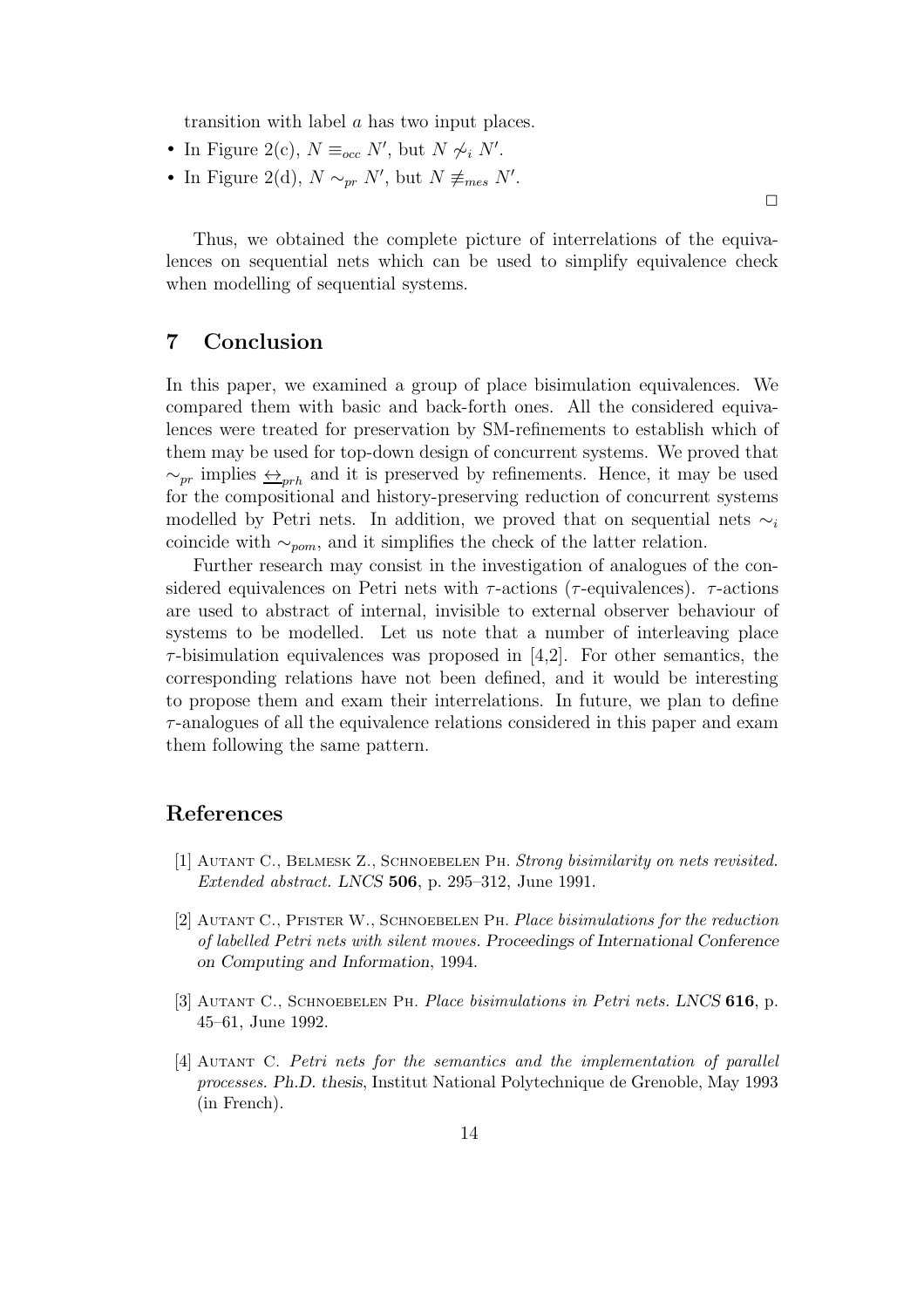- [5] Best E., Devillers R., Kiehn A., Pomello L. *Concurrent bisimulations in Petri nets.* Acta Informatica 28, p. 231–264, 1991.
- [6] Cherief F. *Back and forth bisimulations on prime event structures.* LNCS 605, p. 843–858, June 1992.
- [7] van Glabbeek R.J., Vaandrager F.W. *Petri net models for algebraic theories of concurrency.* LNCS 259, p. 224–242, 1987.
- [8] Pomello L., Rozenberg G., Simone C. *A survey of equivalence notions for net based systems.* LNCS 609, p. 410–472, 1992.
- [9] Pinchinat S. *Bisimulations for the semantics of reactive systems.* Ph.D. thesis, Institut National Politechnique de Grenoble, January 1993 (in French).
- [10] Tarasyuk I.V. *Petri net equivalences for design of concurrent systems.* Proceedings of  $5<sup>th</sup>$  Workshop on Concurrency, Specification and Programming - 96 (CSP'96), September 25–27, 1996, Informatik-Bericht 69, p. 190–204, Institut für Informatik, Humboldt-Universität zu Berlin, Berlin, Germany, 1996.
- [11] Tarasyuk I.V. *Back-forth equivalences for design of concurrent systems.* S. Adian, A. Nerode, eds., Proceedings of  $4^{th}$  International Symposium on Logical Foundations of Computer Science - 97 (LFCS'97), LNCS 1234, p. 374–384, Yaroslavl, 1997.
- [12] Vogler W. *Modular construction and partial order semantics of Petri nets.* LNCS 625, 252 p., 1992.

#### A Proof of Proposition 4.2.

By Proposition 3.4,  $\exists \mathcal{R}: N \approx_{pr} N'$ . Then  $\overline{\mathcal{R}}: N \underline{\leftrightarrow}_{pr} N'$  and transitions of N and N' are related by  $\overline{\mathcal{R}}$ . Let us define a relation S as follows:  $\mathcal{S} = \{(\pi, \pi', \beta) \mid \pi \in \mathcal{S} \mid \pi \in \mathcal{S} \mid \pi \in \mathcal{S} \mid \pi \in \mathcal{S} \}$  $\pi = (C, \varphi) \in \Pi(N), \pi' = (C, \varphi') \in \Pi(N'), \ \beta = id_{T_C}, \ \forall r \in P_C \ (\varphi(r), \varphi'(r)) \in$  $\mathcal{R}, \ \forall v \in T_C \ (\varphi(v), \varphi'(v)) \in \overline{\mathcal{R}} \}.$  Let us prove  $\mathcal{S} : N_{\frac{\leftrightarrow}{\mathcal{N}}r}N'.$ 

- (i) Obviously,  $(\pi_N, \pi_{N'}, \emptyset) \in \mathcal{S}$ .
- (ii) By definition of S,  $(\pi, \pi', \beta) \in S \implies \beta : \rho_C \simeq \rho_{C'}$  and  $C \simeq C'$ ;
- (iii) Let  $(\pi, \pi', \beta) \in \mathcal{S}$ ,  $\pi = (C, \varphi)$ ,  $\pi' = (C, \varphi')$  and  $\pi \stackrel{v}{\to} \tilde{\pi}$ ,  $\tilde{\pi} = (\tilde{C}, \tilde{\varphi})$ .

Let us consider a transition firing  $\tilde{\varphi}(\cdot v) \stackrel{\tilde{\varphi}(v)}{\rightarrow} \tilde{\varphi}(v^{\bullet})$  in N. By definition of  $S, (\varphi({}^{\bullet}v), \varphi'({}^{\bullet}v)) \in \overline{\mathcal{R}}.$  Since  $\varphi({}^{\bullet}v) = \tilde{\varphi}({}^{\bullet}v)$ , we have  $(\tilde{\varphi}({}^{\bullet}v), \varphi'({}^{\bullet}v)) \in \overline{\mathcal{R}}.$ Since  $\mathcal{R}: N \approx_{pr} N'$ , we have  $\exists u', \widetilde{M}': \varphi'(\cdot v) \stackrel{u'}{\rightarrow} \widetilde{M}'$ ,  $(\tilde{\varphi}(v), u') \in \overline{\mathcal{R}}$ and  $(\tilde{\varphi}(v^{\bullet}), M') \in \overline{\mathcal{R}}$ .

Let  $v^{\bullet} = \{r_1, \ldots, r_n\}, M' = \{p'_1, \ldots, p'_n\}, \forall i \ (1 \leq i \leq n) \ (\tilde{\varphi}(r_i), p'_i) \in$ R. Let us define a mapping  $\tilde{\varphi}'$  as follows:  $\tilde{\varphi}'|_{(P_C \cup T_C)} = \varphi', \; \tilde{\varphi}'(v) =$  $u', \forall i \ (1 \leq i \leq n) \ \tilde{\varphi}'(r_i) = p'_i.$ 

Since by definition of  $\tilde{\varphi}'$  we have  $u' = \tilde{\varphi}'(v)$ ,  $M' = \tilde{\varphi}'(v^{\bullet})$ ,  $\varphi'(\bullet v) =$  $\tilde{\varphi}'(r)$ , then  $\tilde{\varphi}'(r) \stackrel{\tilde{\varphi}'(v)}{\rightarrow} \tilde{\varphi}'(v^{\bullet})$  is a transition firing in N' and  $(\tilde{\varphi}(v), \tilde{\varphi}'(v))$  $\in \overline{\mathcal{R}}, \ (\tilde{\varphi}(v^{\bullet}), \tilde{\varphi}'(v^{\bullet})) \in \overline{\mathcal{R}}.$